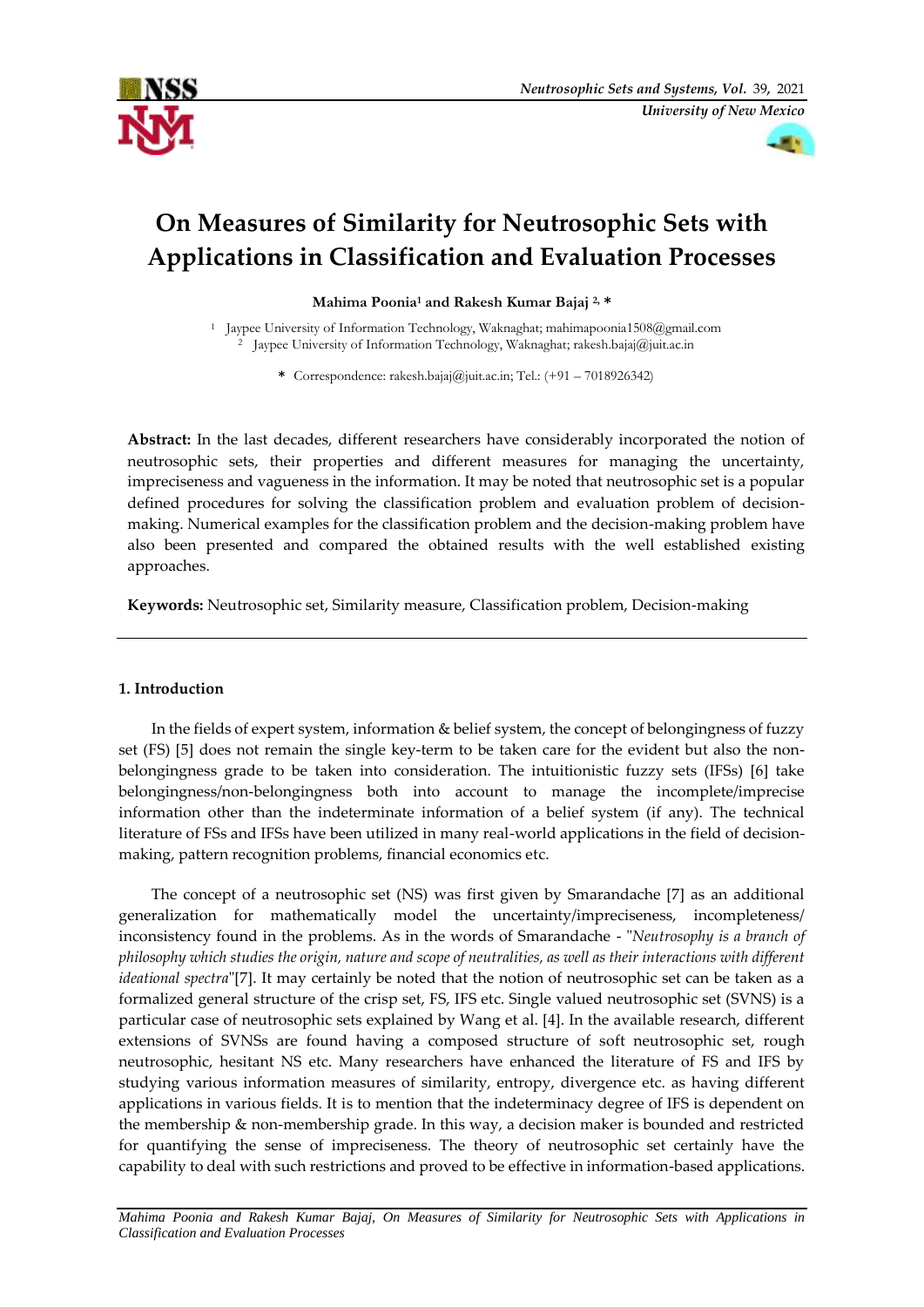

The generalization of fuzzy set to neutrosophic set may be well understood by the geometric presentation in Figure 1 showing the better coverage of the imprecise information.

Figure 1: Extension of Fuzzy Set to Neutrosophic set

A brief literature survey on measures of neutrosophic sets is given below:

"*Different kinds of similarity/distance measures of NSs have been well studied by Broumi and Smarandache [8]. Utilizing the distance measure between two SVNSs, Majumdar and Samanta [9] defined some important measures of similarity along with their characteristics. Ye [28] presented the three different similarity measures between SVNSs as an extension of the Jaccard, Dice, and cosine similarity measures in vector space and utilized then to solve the MCDM problem under simplified neutrosophic information. Mondal and Pramanik [29] proposed a new trigonometric measure called tangent similarity measure as an improvement of cosine similarity and used this to solve the applications problem of "selection of educational stream" and "medical diagnosis". Ye [10] has given different similarity measures for the interval neutrosophic sets based on distance measures with application in decision processes [11]. Next, Ye et al. [12] [13 and Wu et al. [15] discussed the problem of diagnosis based on the similarity measures for SVNSs.*."

"*Also, a new multi-attribute decision making method has been developed based on the proposed information measures with a numerical example of city pollution evaluation. Thao and Smarandache [16] proposed new divergence measure for neutrosophic set with some properties and utilized to solve the medical diagnosis problem and the classification problem. Recently, the notion of NSs theory and its various generalizations have been explored in various field of research by different researchers. Abdel-Basset et al. [17] developed a new model to handle the hospital medical care evaluation system based on plithogenic sets and also studied intelligent medical decision support model [18] based on soft computing and internet of things. In addition to this, a hybrid plithogenic approach [19] by utilizing the quality function in the supply chain management has also been developed. Further, a new systematic framework for providing aid and support to the cancer patients by using neutrosophic sets has been successfully suggested by Abdel-Basset et al. [20]. Based on neutrosophic sets, some*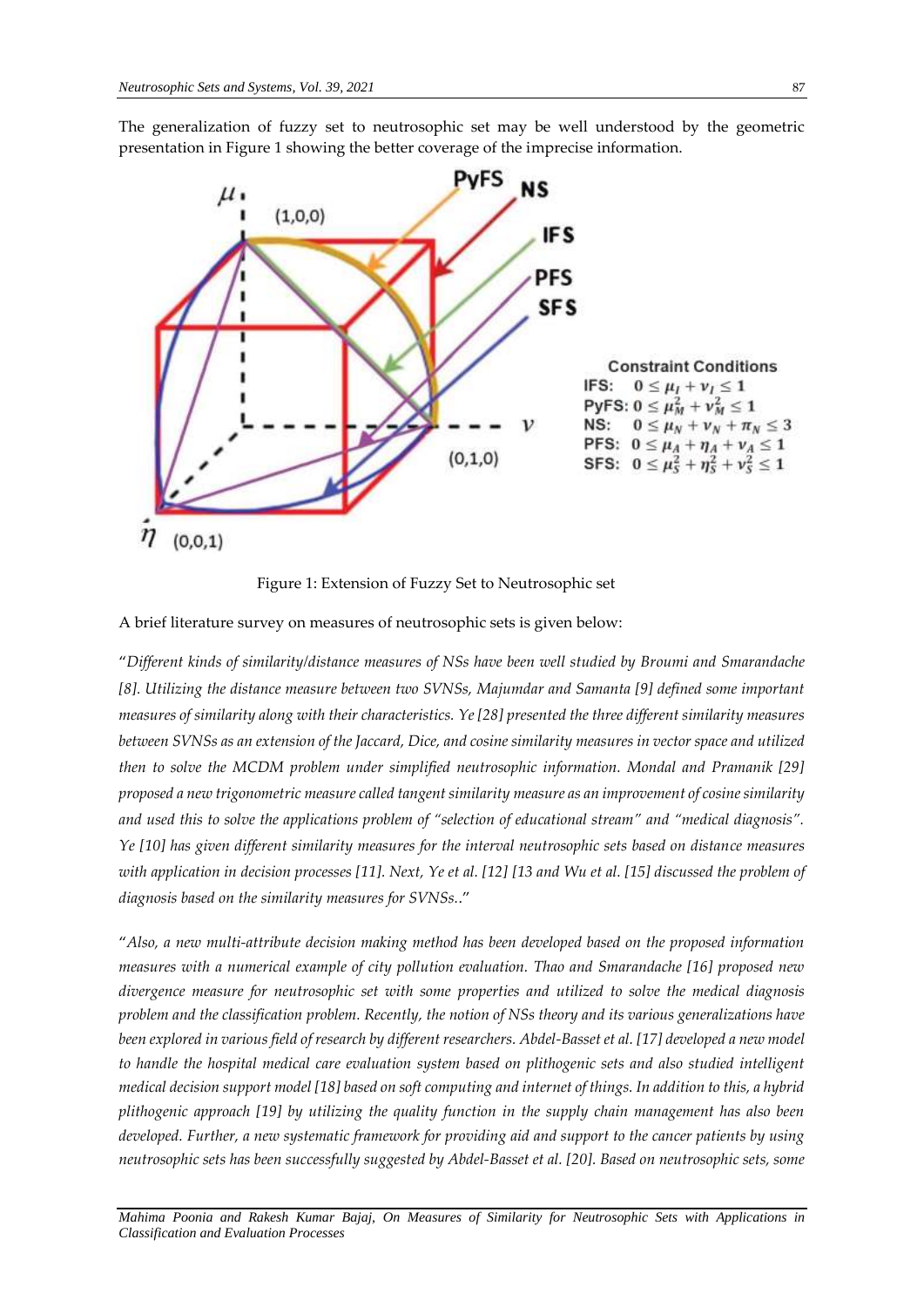*new decision-making models have also been successfully presented for project selection [21] and heart disease diagnosis [22] with advantages and defined limitations. In subsequent research, Abdel-Basset et al. [23] have proposed a modified forecasting model based on neutrosophic time series analysis and a new model for linear fractional programming based on triangular neutrosophic numbers [24]. Also, Yang et al. [25] have studied some new similarity and entropy measures of the interval neutrosophic sets on the basis of new axiomatic definition along with its application in MCDM problem.*"

Recently, Abdel-Basset et al. [30] proposed an integrated plithogenic MCDM approach for financial performance evaluation of manufacturing industries. Additionally, a novel decisionmaking model has been provided for sustainable supply chain finance under uncertainty environment [31]. Also, a novel framework to evaluate innovation value proposition for smart product–service systems has been well developed by Abdel-Basset et al. [32]. Guleria et al. [26] proposed a parametric divergence measure and along with it presented some methodologies for solving the classification problem and MCDM problem in neutrosophic set up. Guleria and Bajaj [27] provided a new technique for the dimensionality reduction of informational data under the neutrosophic soft matrices environment and utilized it to get the solution for the decision-making problem. Looking at the recent literature discussions accomplished above, it is being stated that the information measures of NSs deal with the concerns in connection with uncertainty/vagueness.

Nabeeh et al. [36] proposed the technique of N-MCDMF which integrates the theory of neutrosophic sets using different methods of MCDM for evaluating the GCP in the direction of environment. Further, Nabeeh et al. [37] [38] also enhanced the process of the management of the resources and clearly explained the internet of things connection in case of smart village by using the method of neutrosophic AHP and TOPSIS which helps the decision makers to solve the problem of reaching the goal of the companies respectively. Additionally, various examples have been presented which make the readers understand the utility of the used methods more accurately. The problem faced by the IoT industries was further explained by Basset et al. [39] and presented the solution to the traditional process using the non-traditional method in contrast with the methods of AHP and theory of neutrosophic.

In this paper, we have incorporated the exponential function for framing the new similarity measures for the neutrosophic sets along with their weighted form and utilized them for the solving a standard classification problem of pattern recognition and the decision-making problem. Various other researchers have also discussed various types of similarity measures

The structure of the presented manuscript is as follows:

Some fundamental definitions, standard operations and existing similarity measures of the neutrosophic sets are presented in Section 2. In section 3, we have proposed some new exponential similarity measures with proof of their validity and also presented several counter-intuitive cases to show the efficacy of the exponential measures. In order to show the applicability of the exponential similarity measures, we have presented the two illustrative examples - one related to the classification problem (pattern recognition) and other related to the evaluation problem of decision-making in Section 4. In addition, some important comparative remarks have been enumerated. Finally, we have concluded the paper in Section 5.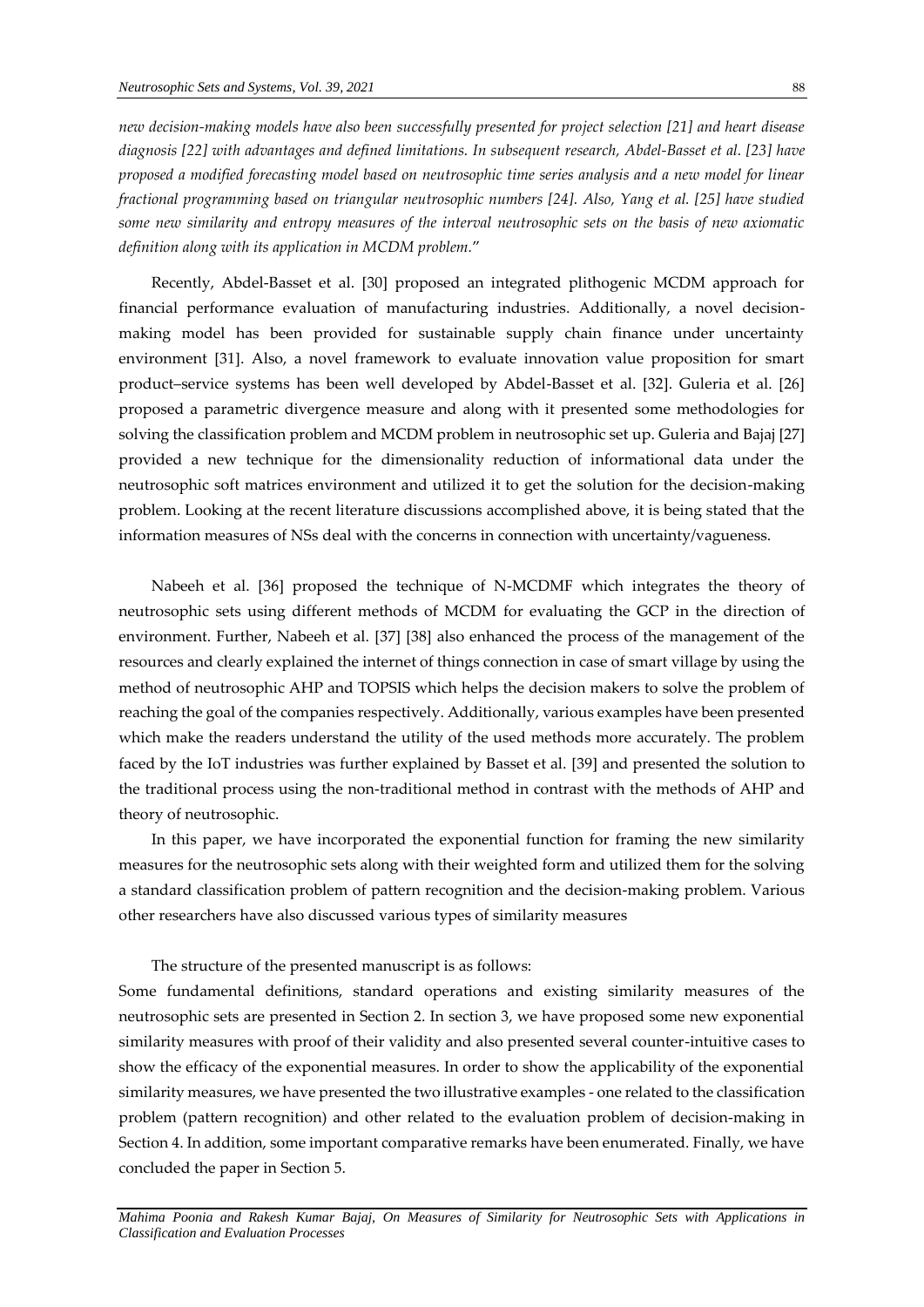#### **2. Preliminaries**

First, we present soe basic preliminaries and fundamenta definitons in connection with neutrosophic set, similarity measures and its properties which are available in literature.

**Definition 1** *[5]* "An intuitionistic fuzzy set (IFS) I in U (universe of discourse) is given by

$$
I = \{ < u, \mu_1(u), \nu_1(u) > | u \in U \};
$$

Where  $\mu_1: U \to [0,1]$  and  $\nu_1: U \to [0,1]$  degree of membership and non-membership respectively and for every  $u \in U$  satisfies the condition

$$
0\leq \mu_1(u)+\nu_1(u)\leq 1;
$$

And the degree of indeterminacy for any IFS *I* and  $u \in U$  is given by  $\pi_1 = 1 - \mu_1(u) - \nu_1(u)$ ".

**Definition 2** [7] "Let  $U$  be a fixed class points (objects) with a generic element u in  $U$ . A neutrosophic set *P* in *U* is specified by a truth-membership function  $T_P(u)$ , an indeterminacy-membership function  $I_P(u)$  and falsity-membership function  $F_P(u)$ , where  $T_P(u)$ ,  $I_P(u)$  and  $F_P(u)$  are real standard or nonstandard subsets of the interval  $(0, 1^+)$  such that  $T_p(u): U \to (0^0, 1^+)$ ,  $I_p(u): U \to$  $(0, 1^+), F_P(u): U \to (0^0, 1^+)$  and the sum of these function viz.  $T_P(u) + I_P(u) + F_P(u)$  satisfies the requirement

$$
-0 \leq supT_P(u) + supI_P(u) + supF_P(u) \leq 3^+.
$$

We denote the neutrosophic set  $I = \{(u, T_P(u), I_P(u), F_P(u) | u \in U\}.$ 

"*In case of neutrosophic set, indeterminacy gets quantified in an explicit way, while truth-membership, indeterminacy-membership and falsity-membership are independent terms. Such framework is found to be very useful in the applications of information fusion where the data are logged from different sources. For scientific and engineering applications, Wang et al. [4] defined a single valued neutrosophic set (SVNS) as an instance of a neutrosophic set as follows:*"

**Definition 3** [4] "Let  $U$  be a fixed class of points (objects) with a generic element u in  $U$ . A single valued neutrosophic set P in U is characterzied by a truth-membership function  $T_p(u)$ , an interminacy-membership function  $I_P(u)$  and a falsity-membership function  $F_P(u)$ . Foe each point  $u \in U$ , where  $I_P(u)$ ,  $T_P(u)$ ,  $F_P(u) \in [0,1]$ . A single valued neutrosophic set P can be denoted by

$$
P = \{ \langle I_P(u), T_P(u), F_P(u) | u \in U \}.
$$

It may be noted that  $I_P(u) + T_P(u) + F_P(u) \in [0,3]$ .

We denote *SVNS(U)* as the collection of all the *SVNSs* on *U*. For any two single valued neutrosophic sets  $P, Q \in SVNS(U)$  (Refer [4]):

**Union of** *P* **and** *Q***:**

 $P \cup Q = \{(u, T_{P \cup Q}(u), I_{P \cup Q}(u), F_{P \cup Q}(u) | u \in U\};$ where  $T_{P\cup Q}(u) = max\{T_P(u), T_Q(u)\}, I_{P\cup Q}(u) = min\{I_P(u), I_Q(u)\}$  and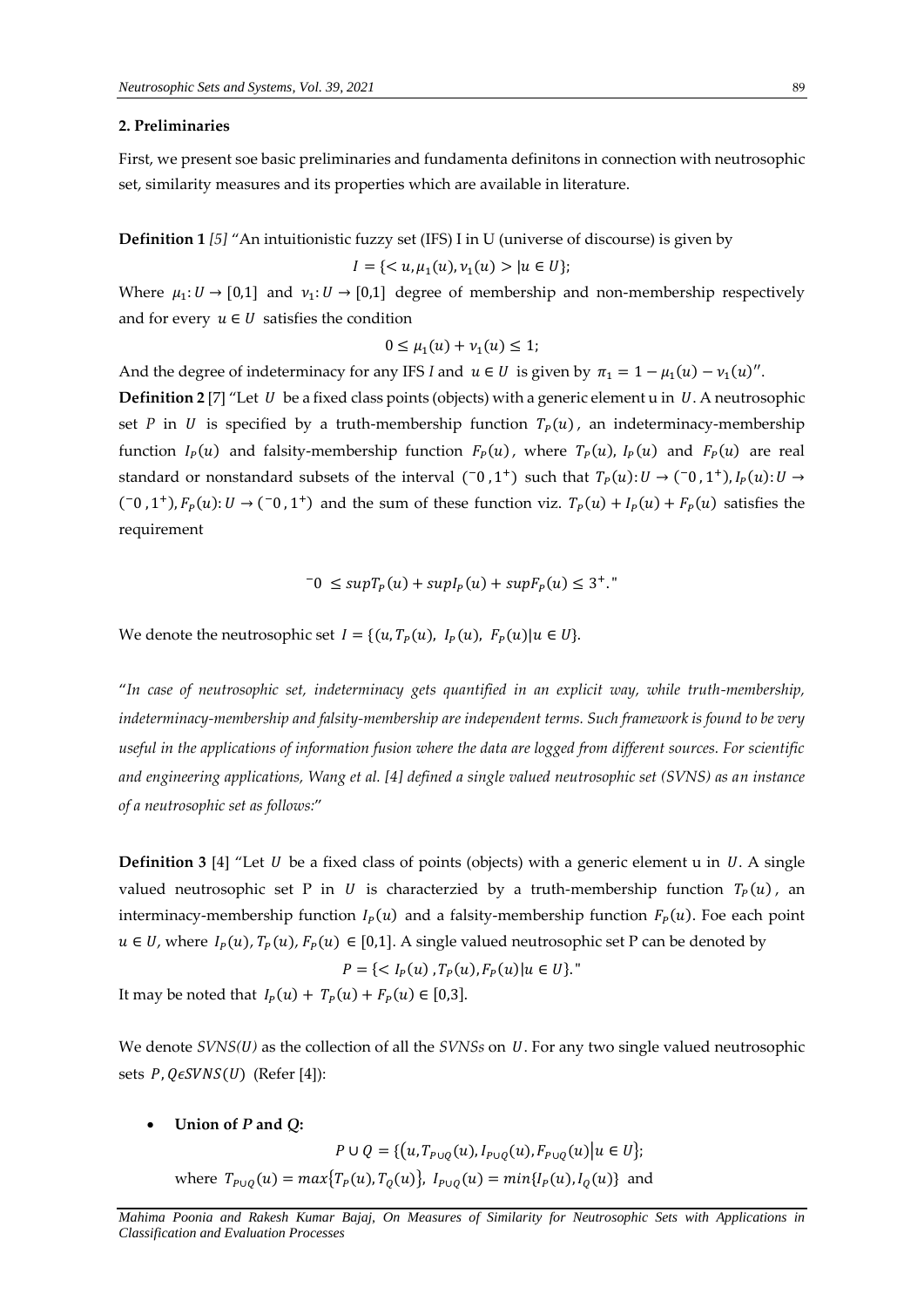$F_{P\cup Q}(u) = min\{F_P(u), F_Q(u)\};$  for all  $u \in U$ 

**Intersection of P and Q:**

 $P \cap Q = \{(u, T_{P \cup Q}(u), I_{P \cup Q}(u), F_{P \cup Q}(u) | u \in U\};\$ where  $T_{P \cap Q}(u) = min\{T_P(u), T_Q(u)\}, I_{P \cap Q}(u) = max\{I_P(u), I_Q(u)\}$  and  $F_{P\cap Q}(u) = max\{F_P(u), F_Q(u)\};$  for all  $u \in U$ 

- **Containment:**  $P \subseteq Q$  if and only if  $T_P(u) \leq T_Q(u)$ ,  $I_P(u) \geq I_Q(u)$ ,  $F_P(u) \geq F_Q(u)$ , for all  $u \in U$ .
- **Complement:** The complement of P, denoted by  $\overline{P}$ , characterized by  $T_P(u) = 1 - T_P(u)$ ,  $T_P(u) = 1 - T_P(u)$ ,  $T_P(u) = 1 - T_P(u)$ ,; for all  $u \in U$ .

**Definition 4 "**A function  $S:SVNS(U) \times SVNS(U) \Rightarrow [0,1]$  is called a similarity measure for single value neutrosophic sets, if the following conditions are satisfied:

For any  $P, Q, O \in SVNS(U)$ ,

- I.  $0 \le S(P,Q) \le 1$
- II.  $S(P, Q) = 1$  if and only if  $P = Q$ .
- III.  $S(P, Q) = S(Q, P);$
- IV.  $P \subseteq Q \subseteq O$ , then  $S(P, O) \leq S(P, Q)$ ;  $S(P, O) \leq S(Q, O)$ ."

#### **Existing Similarity Measures**

In the literature, different similarity measures have been proposed by various researchers. For the sake of understanding, some of them are being presented below.

Let  $P = \{T_P(u_i), I_P(u_i), F_P(u_i)|u_i \in U\}$  &  $Q = \{T_Q(u_i), I_Q(u_i), F_Q(u_i)|u_i \in U, i = 1, 2, ..., n\}$  be the two-single valued neutrosophic sets. Then the existing similarity measures between *P* and *Q* are as follows:

**Jaccard's Similarity Measure** [28]

$$
S_j(P,Q) = \frac{1}{n} \sum_{i=1}^n \frac{T_P(u_i) T_Q(u_i) + I_P(u_i) I_Q(u_i) + F_P(u_i) F_Q(u_i)}{T_P^2(u_i) + I_P^2(u_i) + T_Q^2(u_i) + I_Q^2(u_i) + I_Q^2(u_i) + F_Q^2(u_i) - (T_P(u_i) T_Q(u_i) + I_P(u_i) I_Q(u_i) + F_P(u_i) F_Q(u_i)}
$$
(2.1)

**Dice Similarity Measure** [28]

$$
S_D(P,Q) = \frac{1}{n} \sum_{i=1}^n \frac{2(T_P(u_i)T_Q(u_i) + I_P(u_i)I_Q(u_i) + F_P(u_i)F_Q(u_i))}{T_P^2(u_i) + T_P^2(u_i) + T_Q^2(u_i) + T_Q^2(u_i) + T_Q^2(u_i)}
$$
(2.2)

**Cosine Similarity Measure** [28]

$$
S_C(P,Q) = \frac{1}{n} \sum_{i=1}^n \frac{T_P(u_i)T_Q(u_i) + I_P(u_i)I_Q(u_i) + F_P(u_i)F_Q(u_i)}{\sqrt{T_P^2(u_i) + I_P^2(u_i) + F_P^2(u_i)} \sqrt{T_Q^2(u_i) + I_Q^2(u_i) + F_Q^2(u_i)}}
$$
(2.3)

**Tangent Similarity Measure** [29]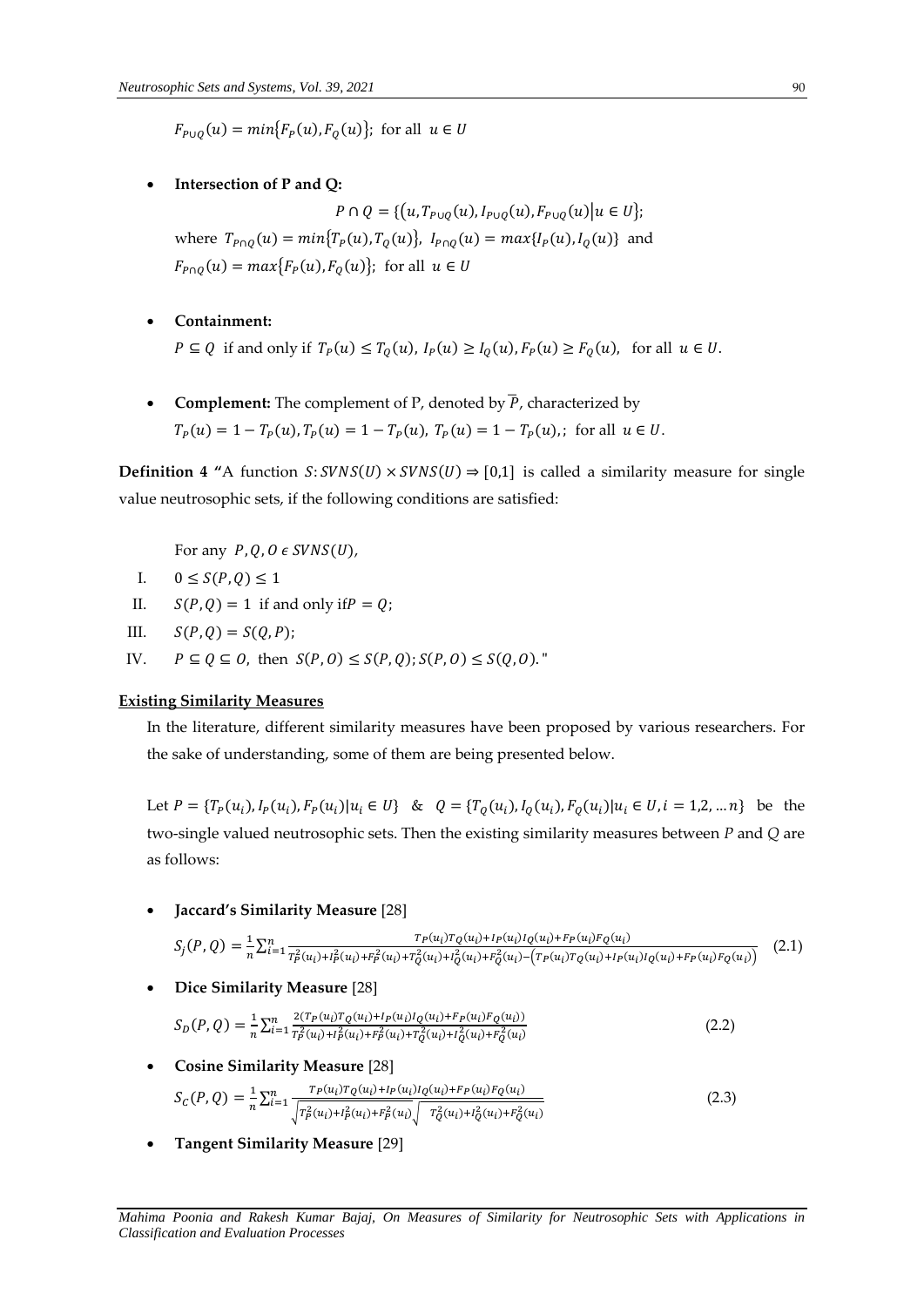$$
S_T(P,Q) = 1 - \frac{1}{n} \sum_{i=1}^n \tan\left(\frac{\pi}{12} (|T_P(u_i) - T_Q(u_i)| + |I_P(u_i) - I_Q(u_i)| + |F_P(u_i) - F_Q(u_i)|)\right).
$$
 (2.4)

The similarity measure of SVNSs between  $P$  and  $Q$  is defined as follows [9]:

$$
S_{1} = \frac{\sum_{i=1}^{n} \left( \min \left( T_{P}(u_{i}), T_{Q}(u_{i}) \right) + \min \left( I_{P}(u_{i}), I_{Q}(u_{i}) \right) + \min \left( F_{P}(u_{i}), F_{Q}(u_{i}) \right) \right)}{\sum_{i=1}^{n} \left( \max \left( T_{P}(u_{i}), T_{Q}(u_{i}) \right) + \max \left( I_{P}(u_{i}), I_{Q}(u_{i}) \right) + \max \left( F_{P}(u_{i}), F_{Q}(u_{i}) \right) \right)}
$$
(2.5)

Similarity Measures Based on Theoretic Approach.[40]

$$
S_{2T}(P,Q) = \frac{1}{n} \left( \sum_{1}^{N} \left[ \frac{\min\left(T_{P}(u_{i}), T_{Q}(u_{i})\right)}{\max\left(T_{P}(u_{i}), T_{Q}(u_{i})\right)} \right] \right)
$$
  

$$
S_{2F}(P,Q) = \frac{1}{n} \left( \sum_{1}^{N} \left[ \frac{\min\left(I_{P}(u_{i}), I_{Q}(u_{i})\right)}{\max\left(I_{P}(u_{i}), I_{Q}(u_{i})\right)} \right] \right)
$$
  

$$
S_{2F}(P,Q) = \frac{1}{n} \left( \sum_{1}^{N} \left[ \frac{\min\left(F_{P}(u_{i}), F_{Q}(u_{i})\right)}{\max\left(F_{P}(u_{i}), F_{Q}(u_{i})\right)} \right] \right)
$$
  
and  $S_{1} = (S_{2T}(P,Q), S_{2I}(P,Q), S_{2F}(P,Q)).$  (2.6)

#### **3. Similarity Measure of Neutrosophic Sets**

In this section, we mainly introduced some new similarity measures for the single valued neutrosophic sets based on the exponential function. Let  $U$  be the universe of discourse.

## **Definition 5** Consider  $P = \{(T_P(u_i), I_P(u_i), F_P(u_i)) | u_i \in U\}$  and

 $Q = \{(T_Q(u_i), I_Q(u_i), F_Q(u_i)) | u_i \in U, i = 1, 2, ..., n\}$  be two valued neutrosophic sets, then the similarity measure  $SM_1(P,Q)$  between P and Q is defined as:

$$
SM_1(P,Q) = \frac{1}{n} \sum_{i=1}^n \Big( SM_i^T(u_i) \times SM_i^I(u_i) \times SM_i^F(u_i) \Big);
$$
\n(3.1)

where  $SM_i^T(u_i) = e^{-|T_P(u_i) - T_Q(u_i)|}$ ;  $SM_i^I(u_i) = e^{-|I_P(u_i) - I_Q(u_i)|}$  &  $SM_i^F(u_i) = e^{-|F_P(u_i) - F_Q(u_i)|}$ .

**Definition 6** Consider  $P = \{(T_P(u_i), I_P(u_i), F_P(u_i)) | u_i \in U\}$  and

 $Q = \{(T_Q(u_i), I_Q(u_i), F_Q(u_i)) | u_i \in U, i = 1, 2, ..., n\}$  be two valued neutrosophic sets, then the weighted similarity measure  $SM_1^w(P,Q)$  between P and Q is defined as:

$$
SM_1^w(P,Q) = \sum_{i=1}^n w_i \times \left(SM_i^T(u_i) \times SM_i^I(u_i) \times SM_i^F(u_i)\right);
$$
\n(3.2)

where  $SM_i^T(u_i) = e^{-|T_P(u_i) - T_Q(u_i)|}$ ;  $SM_i^I(u_i) = e^{-|I_P(u_i) - I_Q(u_i)|}$  &  $SM_i^F(u_i) = e^{-|F_P(u_i) - F_Q(u_i)|}$ .

**Definition** 7 Suppose  $P = \{(T_P(u_i), I_P(u_i), F_P(u_i)) | u_i \in U\}$  and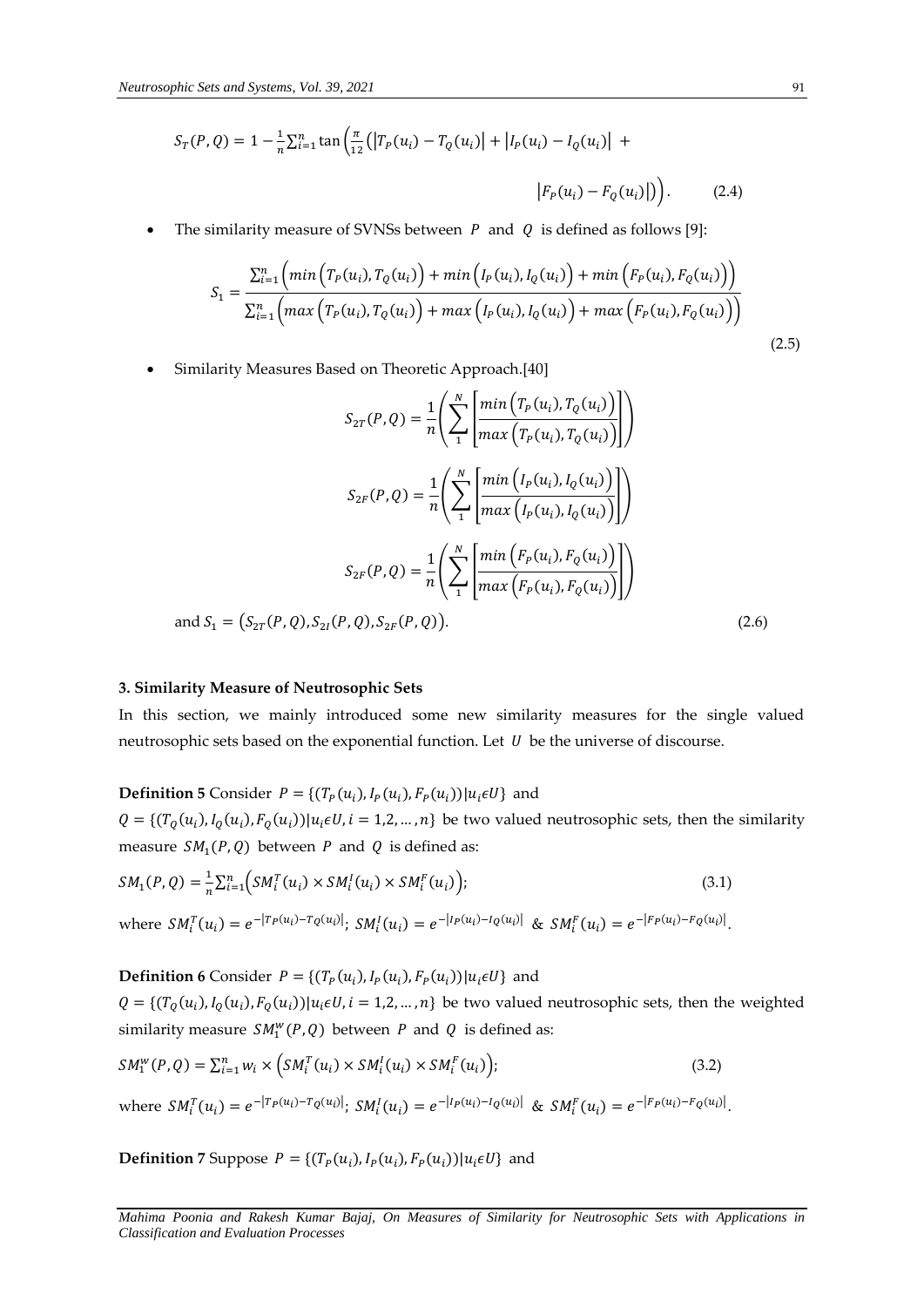$Q = \{(T_Q(u_i), I_Q(u_i), F_Q(u_i)) | u_i \in U, i = 1, 2, ..., n\}$  be two valued neutrosophic sets, then the similarity measure  $SM_2(P,Q)$  between P and Q is defined as:

$$
SM_2(P,Q) = \frac{1}{n} \sum_{i=1}^n \left( \frac{SM_i^T(u_i) + SM_i^I(u_i) + SM_i^F(u_i)}{3} \right);
$$
\n(3.3)

where  $SM_i^T(u_i) = e^{-|T_P(u_i) - T_Q(u_i)|}$ ;  $SM_i^I(u_i) = e^{-|I_P(u_i) - I_Q(u_i)|}$  &  $SM_i^F(u_i) = e^{-|F_P(u_i) - F_Q(u_i)|}$ .

## **Definition 8** Consider  $P = \{(T_P(u_i), I_P(u_i), F_P(u_i)) | u_i \in U\}$  and

 $Q = \{(T_Q(u_i), I_Q(u_i), F_Q(u_i)) | u_i \in U, i = 1, 2, ..., n\}$  be two valued neutrosophic sets, then the weighted similarity measure  $SM_2^w(P,Q)$  between P and Q is defined as:

$$
SM_2^w(P, Q) = \sum_{i=1}^n w_i \times \left(\frac{SM_i^T(u_i) + SM_i^I(u_i) + SM_i^F(u_i)}{3}\right);
$$
\n
$$
\text{where } SM_i^T(u_i) = e^{-|T_P(u_i) - T_Q(u_i)|}; SM_i^I(u_i) = e^{-|I_P(u_i) - I_Q(u_i)|} \& SM_i^F(u_i) = e^{-|F_P(u_i) - F_Q(u_i)|}
$$
\n
$$
(3.4)
$$

**Theorem 1** The measure proposed in Definition 5 is a valid similarity measure.

**Proof:** For this, we need to show that the similarity measure  $SM_1(P,Q)$  between two neutrosophic sets  $P$  and  $Q$  holds the conditions as defined in Definition 4.

(i) We know that  $T_P(u_i), T_Q(u_i) \leq 1$ , which implies  $|T_P(u_i) - T_Q(u_i)| \leq 1$ . This can also be written as  $-1 \leq |T_P(u_i) - T_Q(u_i)| \leq 0$ . Hence,

 $0 \le e^{-|T_P(u_i)-T_Q(u_i)|} \le 1 \Rightarrow 0 \le SM_i^T(u_i) \le 1.$ Also  $0 \le SM_i^I(u_i), SM_i^F(u_i) \le 1$ . Therefore, from equation (3.1) we conclude that  $0 \le$  $SM_1(P,Q) \leq 1.$ 

- (ii) We know that  $SM_i^T(u_i) = 1$ ,  $SM_i^I(u_i) = 1$  and  $SM_i^F(u_i) = 1$  if and only if  $P = Q$ , so we have  $SM_1(P,Q) = 1 \Leftrightarrow P = Q$ .
- (iii) As  $SM_i^T(u_i)$ ,  $SM_i^I(u_i)$ ,  $SM_i^F(u_i)$  are symmetric for neutrosophic sets. Hence, we observe that  $SM_1(P,Q) = SM_1(Q,P)$ .

(iv) If 
$$
P \subseteq Q \subseteq O
$$
, then for  $u_i \in U$  we have  

$$
0 \le T_P(u_i) \le T_Q(u_i) \le T_O(u_i) \le 1;
$$

$$
0 \ge I_P(u_i) \ge I_Q(u_i) \ge I_O(u_i) \ge 1;
$$

and

$$
0 \le F_P(u_i) \le F_Q(u_i) \le F_Q(u_i) \le 1.
$$

It means that

$$
-|T_P(u_i) - T_Q(u_i)| \le \min\{|T_P(u_i) - T_Q(u_i)|, |T_Q(u_i) - T_O(u_i)|\};
$$
  

$$
-|I_P(u_i) - I_Q(u_i)| \le \min\{|I_P(u_i) - I_Q(u_i)|, |I_Q(u_i) - I_O(u_i)|\};
$$

and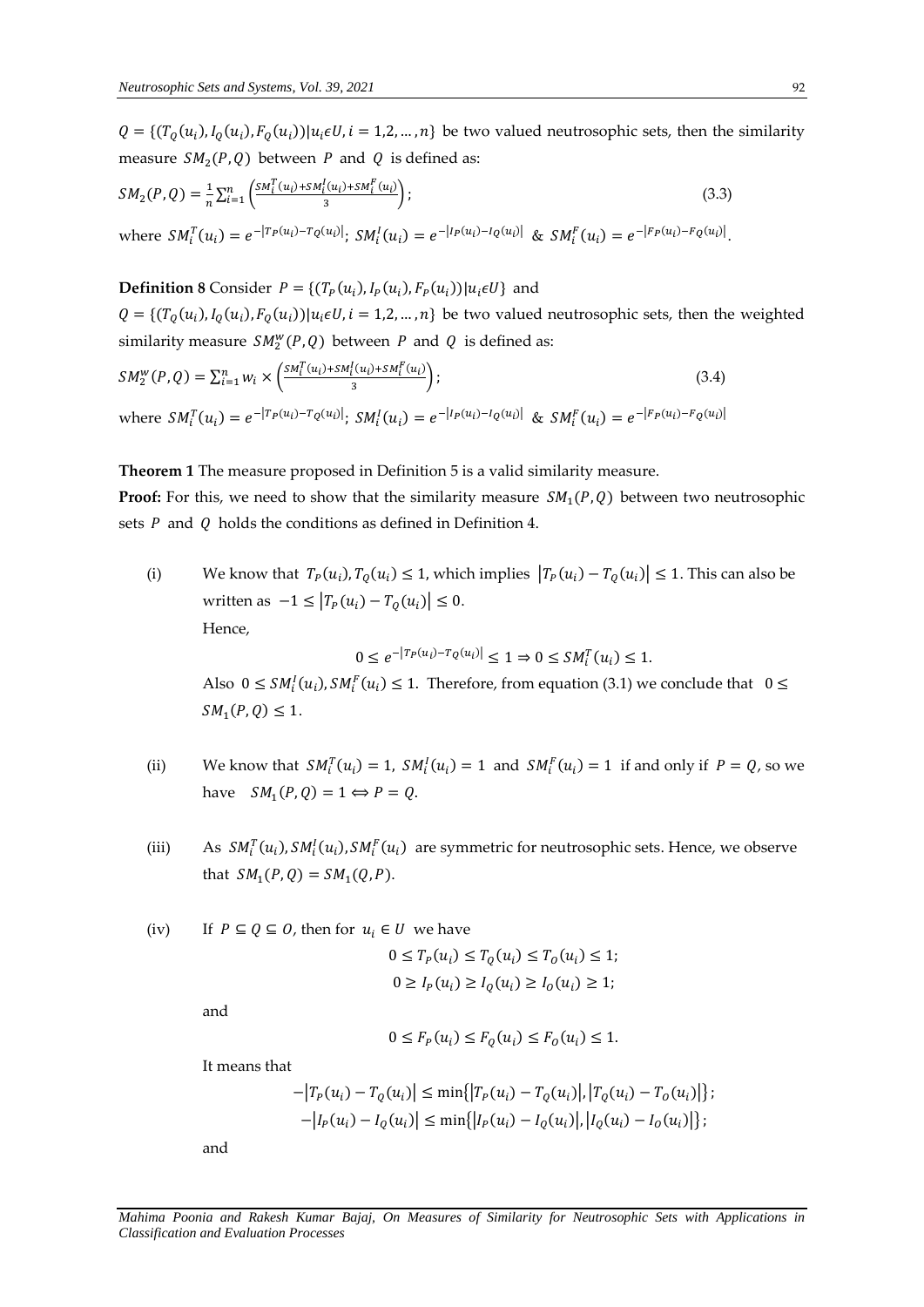$-|F_P(u_i) - F_Q(u_i)| \leq \min\{|F_P(u_i) - F_Q(u_i)|, |F_Q(u_i) - F_Q(u_i)|\};$ This implies that

$$
SM_i^T(P, Q) \le \min\{SM_i^T(P, Q), SM_i^T(Q, O)\};
$$
  

$$
SM_i^I(P, Q) \le \min\{SM_i^I(P, Q), SM_i^I(Q, O)\};
$$

and

$$
SM_i^F(P,Q) \le \min\{SM_i^F(P,Q), SM_i^F(Q,O)\}.
$$

Thus, based on this, equation (3.1) becomes  $SM_1(P,Q) \leq SM_1(P,Q)$  and  $SM_1(P,Q) \leq SM_1(Q,0)$ . Hence, the proposed measure in the Definition 5 is the valid similarity measure over two neutrosophic sets.

**Theorem 2** The measure proposed in the Definition 6 is a valid similarity measure.

**Proof**: For this, we need to show the similarity measure  $\mathit{SM}_1(P,Q)$  between two neutrosophic sets  $\mathit{P}$ and  $Q$  holds the conditions defined in Definition 4.

> (i) We know that  $T_P(u_i)$ ,  $T_Q(u_i) \leq 1$ , which implies  $|T_P(u_i) - T_Q(u_i)| \leq 1$ . This can also be written as

 $-1 \leq |T_P(u_i) - T_Q(u_i)| \leq 0.$ Hence,  $0 \le e^{-|T_P(u_i)-T_Q(u_i)|} \le 1 \Rightarrow 0 \le SM_i^T(u_i) \le 1.$ Also,  $0 \leq SM_i^I(u_i), SM_i^F(u_i) \leq 1.$ Therefore, from equation (3.1) we conclude that

$$
0 \leq SM_1^w(P, Q) \leq \sum_{i=1}^n w_i = 1.
$$

- (ii) We know that  $SM_i^T(u_i) = 1$ ,  $SM_i^I(u_i) = 1$  and  $SM_i^F(u_i) = 1$  if only if  $P = Q$ because,  $\sum_{i=1}^{n} w_i = 1$ , so we have ,  $SM_1^w(P,Q) = 1 \Leftrightarrow P = Q$ .
- (iii) As  $SM_i^T(u_i)$ ,  $SM_i^I(u_i)$ ,  $SM_i^F(u_i)$  are symmetric for neutrosophic sets. Hence, we observe that  $SM_1^w(P,Q) = SM_1(Q,P)$ .
- (iv) For  $P \subseteq Q \subseteq O$  and  $u_i \in U$ , we have  $SM_i^T(P,Q) \le \min\{SM_i^T(P,Q), SM_i^T(Q,O)\};$

 $SM_i^I(P,Q) \leq \min\{SM_i^I(P,Q), SM_i^I(Q,O)\};$ 

and

$$
SM_i^F(P,Q) \le \min\{SM_i^F(P,Q), SM_i^F(Q,O)\}.
$$

Thus, based on this, equation (3.2) becomes  $SM_1^w(P,Q) \leq SM_1^w(P,Q)$  and  $SM_1^w(P,Q) \leq SM_1^w(Q,0)$ .

Hence, the proposed measure in the Definition 6 is the valid similarity measure over two neutrosophic sets.

### **3.1 Comparison with Existing Similarity Measures**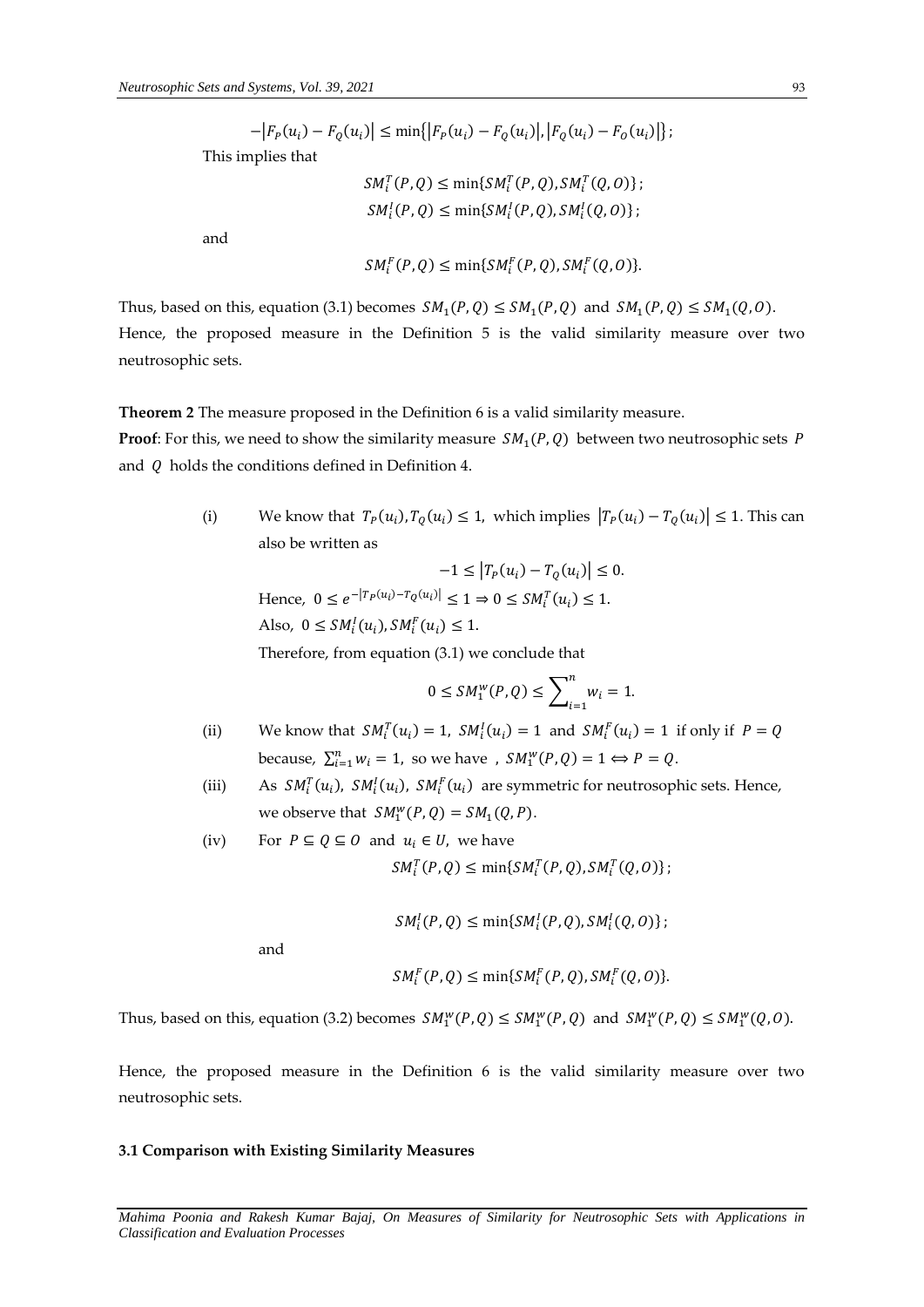In order to show the effectiveness, performance and advantages of the proposed similarity measures, we present the following comparative analysis with existing measures presented in Equation (2.1), Equation (2.2), Equation (2.3) and Equation (2.4).

Thus, to carry out the comparison of the proposed similarity measures with the existing ones in the literature, we consider five different cases consisting of two neutrosophic sets as follows:

Case 1: 
$$
A = \{0.2, 0.3, 0.4\}
$$
 & B =  $\{0.2, 0.3, 0.4\}$   
Case 2:  $A = \{0.3, 0.2, 0.4\}$  & B =  $\{0.4, 0.2, 0.3\}$   
Case 3:  $A = \{1, 0.0, 0.0\}$  & B =  $\{0.0, 1, 1\}$   
Case 4:  $A = \{1, 0.0, 0.0\}$  & B =  $\{0.0, 0.0, 0.0\}$   
Case 5:  $A = \{0.4, 0.2, 0.6\}$  & B =  $\{0.2, 0.1, 0.3\}$ 

Based on the computational analysis, the values obtained by the proposed similarity measures and existing similarity measures for each case have been tabulated in the Table 1.

|                 | Case 1 | Case 2  | Case 3 | Case 4 | Case 5 |
|-----------------|--------|---------|--------|--------|--------|
| SM <sub>1</sub> |        | 0.8187  | 0.0497 | 0.3678 | 0.5488 |
| SM <sub>2</sub> |        | 0.978   | 0.3678 | 0.7892 | 0.8214 |
| $S_i[28]$       |        | 0.93    | 0.0    | 0.0    | 0.666  |
| $S_D[28]$       |        | 0.965   | 0.0    | 0.0    | 0.8    |
| $S_c[28]$       |        | 0.965   | 0.0    | Null   |        |
| $S_T[28]$       |        | $-2.10$ | 0.954  | 0.984  | 0.259  |

Table 1: Comparison of Proposed Similarity Measure with Existing One's

In view of the computed values obtained by the different measures, we can conclude that the proposed similarity measures are quite effective and give distinguished result whereas the existing ones are not able to perform good in some cases (indicated by the bold values).

**Remark:** "Null" represents the case when the degree of similarity can not be computed due to the problem "division by zero".

### **4. Applications of Neutrosophic Similarity Measures**

#### **4.1 Classification Problem**

Consider a standard classification problem where we have m different classes (say)  $C_1, C_2, C_3, ..., C_m$ of known patterns over the universe of discourse  $U = \{u_1, u_2, u_3, ..., u_n\}$ . Suppose we choose one sample (say)  $P_1, P_2, P_3, ..., P_m$  from each class and have an unknown sample  $Q$  where the information in each known and unknown pattern is featured under the neutrosophic environment. Thus, our main objective is to classify the unknown sample into one of the known classes.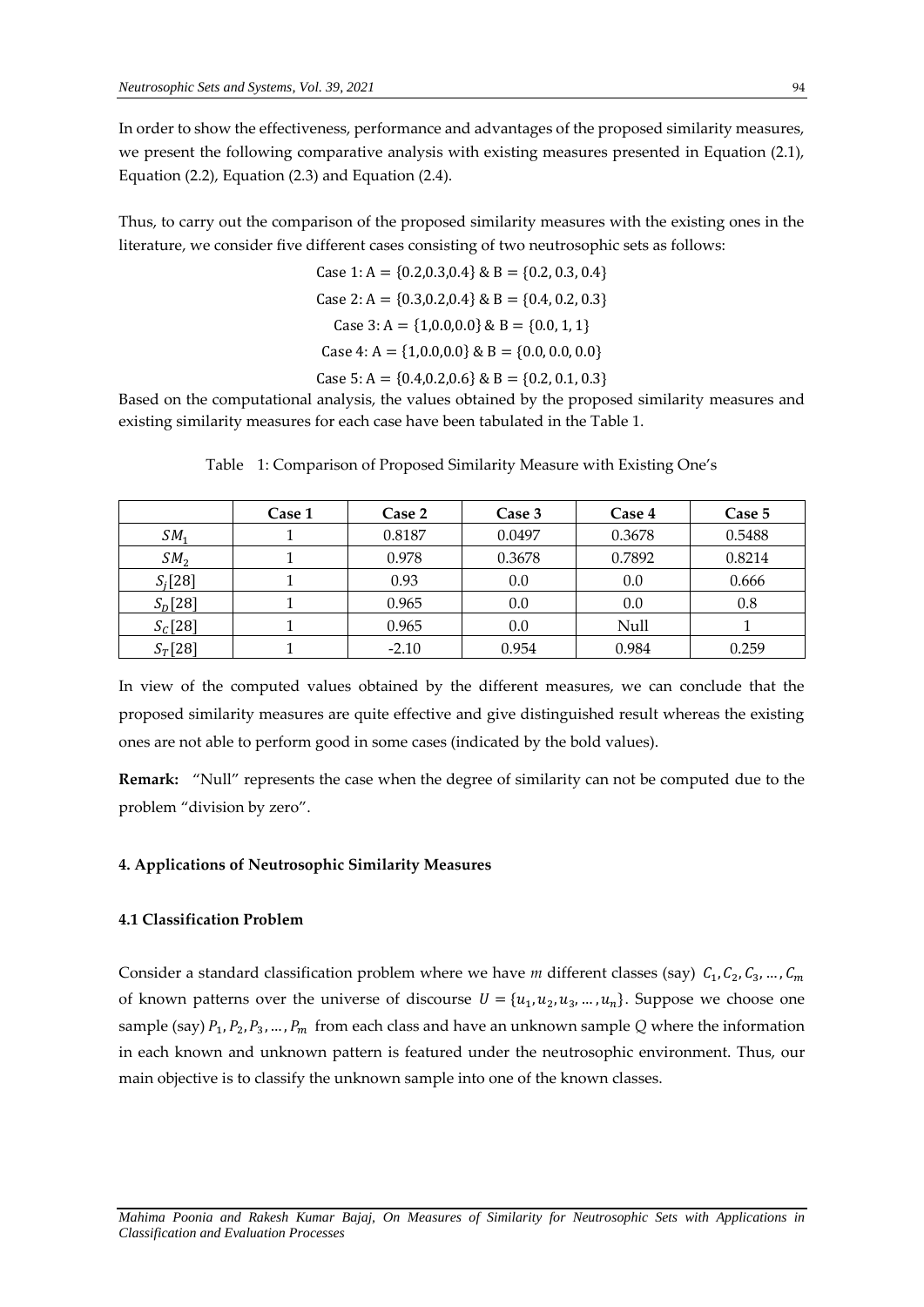In order to solve this classification problem, we calculate the similarity measure of unknown sample *Q* with each known pattern  $P_i$  ( $i = 1, 2, 3, ..., m$ ) and then allocate the unknown sample to one of the classes which has highest similarity index among all.

**Example 1**: Let us consider three existing patterns  $P_1, P_2$  and  $P_3$  being described by the neutrosophic sets in  $U = \{u_1, u_2, u_3\}$  as following:

$$
P_1 = \{(u_1, 0.5, 0.4, 0.2), (u_2, 0.4, 0.3, 0.4), (u_3, 0.4, 0.5, 0.1)\};
$$
  
\n
$$
P_2 = \{(u_1, 0.6, 0.5, 0.1), (u_2, 0.5, 0.1, 0.3), (u_3, 0.5, 0.5, 0.1)\};
$$
  
\n
$$
P_3 = \{(u_1, 0.4, 0.4, 0.2), (u_2, 0.4, 0.5, 0.2), (u_3, 0.3, 0.3, 0.4)\};
$$

Let us take an unknown pattern Q given by

$$
Q = \{ (u_1, 0.4, 0.4, 0.2), (u_2, 0.5, 0.6, 0.1), (u_3, 0.3, 0.4, 0.4) \}.
$$

Now, the main task to be accomplished in the problem is to find the class to which *Q* belongs.

We present the computational procedure of solving the classification problem under consideration with the help of following Figure 2.



Figure 2: Computational Procedure for Classification Problem

With the help of proposed similarity measures given by equations (3.1), (3.2), (3.3) & (3.4), and choosing the arbitrary weight vector  $w = (0.3, 0.4, 0.3)$  (may be selected on the decision maker's choice) of the elements of *U*, we compute the desired values and tabulate them in Table 2.

| $(P_1,Q)$ | $(P_2,Q)$ | $(P_3,Q)$ |
|-----------|-----------|-----------|

Table 2: Computed Values of Similarity Measures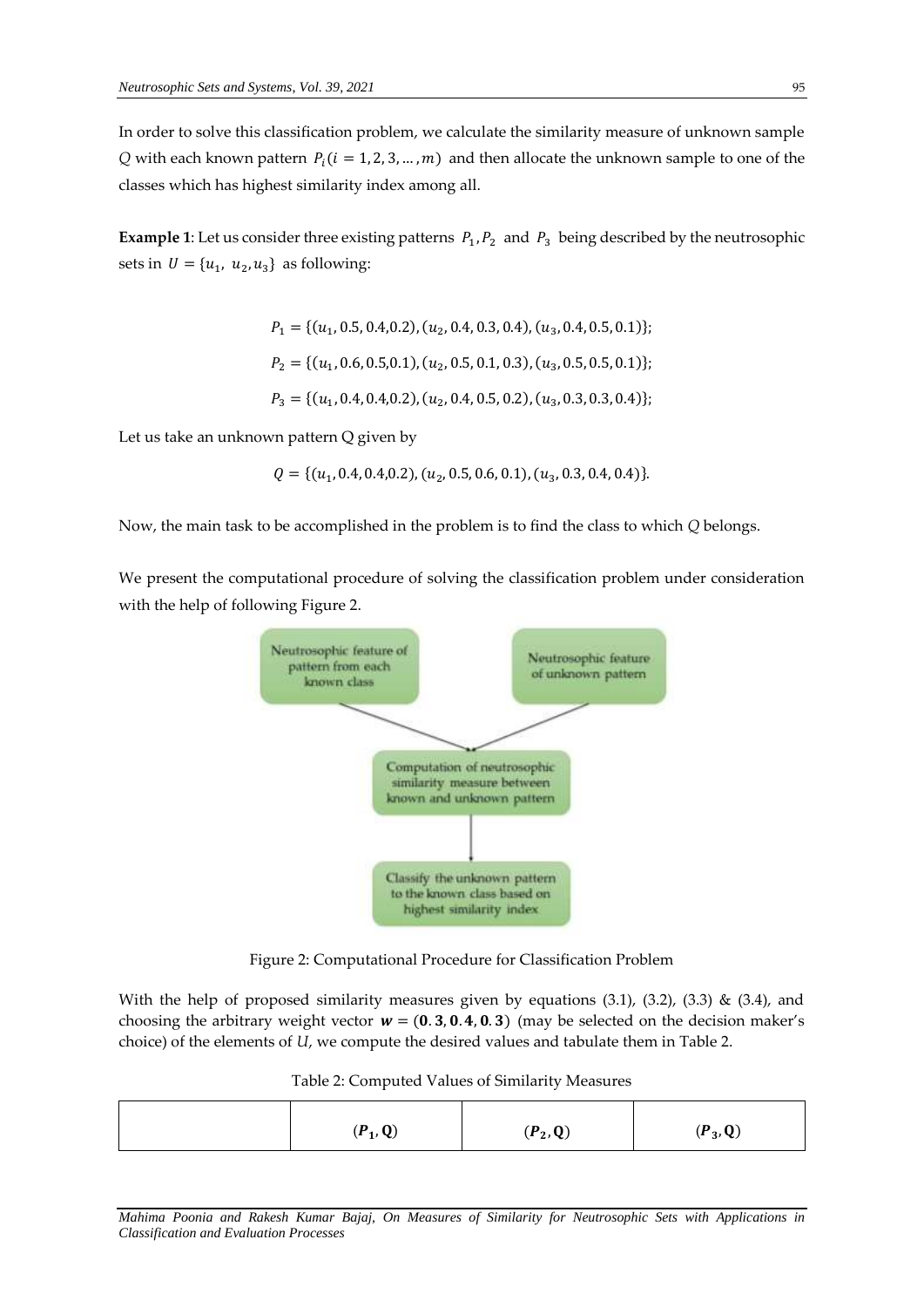| SM <sub>1</sub> | 0.6725 | 0.5611 | 0.5322 |
|-----------------|--------|--------|--------|
| $SM_1^w$        | 0.6659 | 0.5656 | 0.5530 |
| SM <sub>2</sub> | 0.880  | 0.8226 | 0.804  |
| $SM_2^w$        | 0.876  | 0.824  | 0.814  |

Based on the obtained values in Table 2, we conclude that the unknown pattern *Q* belongs to the class  $P_1$ . The results obtained by utilizing the proposed similarity measures are certainly found to be consistent with the results obtained in [2]. The values obtained are also more prominent and decisive in nature.

### **4.2 Evaluation Process in Decision Making**

In view of the general format of a decision-making problem, we consider a set of available alternatives (say)  $\{Z_1, Z_2, ..., Z_m\}$  and the set of criteria (say)  $\mathbf{0}_1, \mathbf{0}_2, ..., \mathbf{0}_n$ . The main goal of the problem is to select the optimal and the best alternatives out of the *m* available alternatives with respect to *n* criteria.

The procedure for ranking of the alternatives is based on transforming the neutrosophic decision matrix and computing the similarity index between the alternatives and the ideal solution which has been clearly represented with the help of the following block diagram given in Figure 3:



Figure 3: Ranking Procedure for Decision Making with Similarity Measures

**Example 2:** Consider there is a financial private limited firm whose objective is to invest a significant amount of money in the best possible sector. Suppose there are four possible investment sectors selected on the basis of an initial survey, say,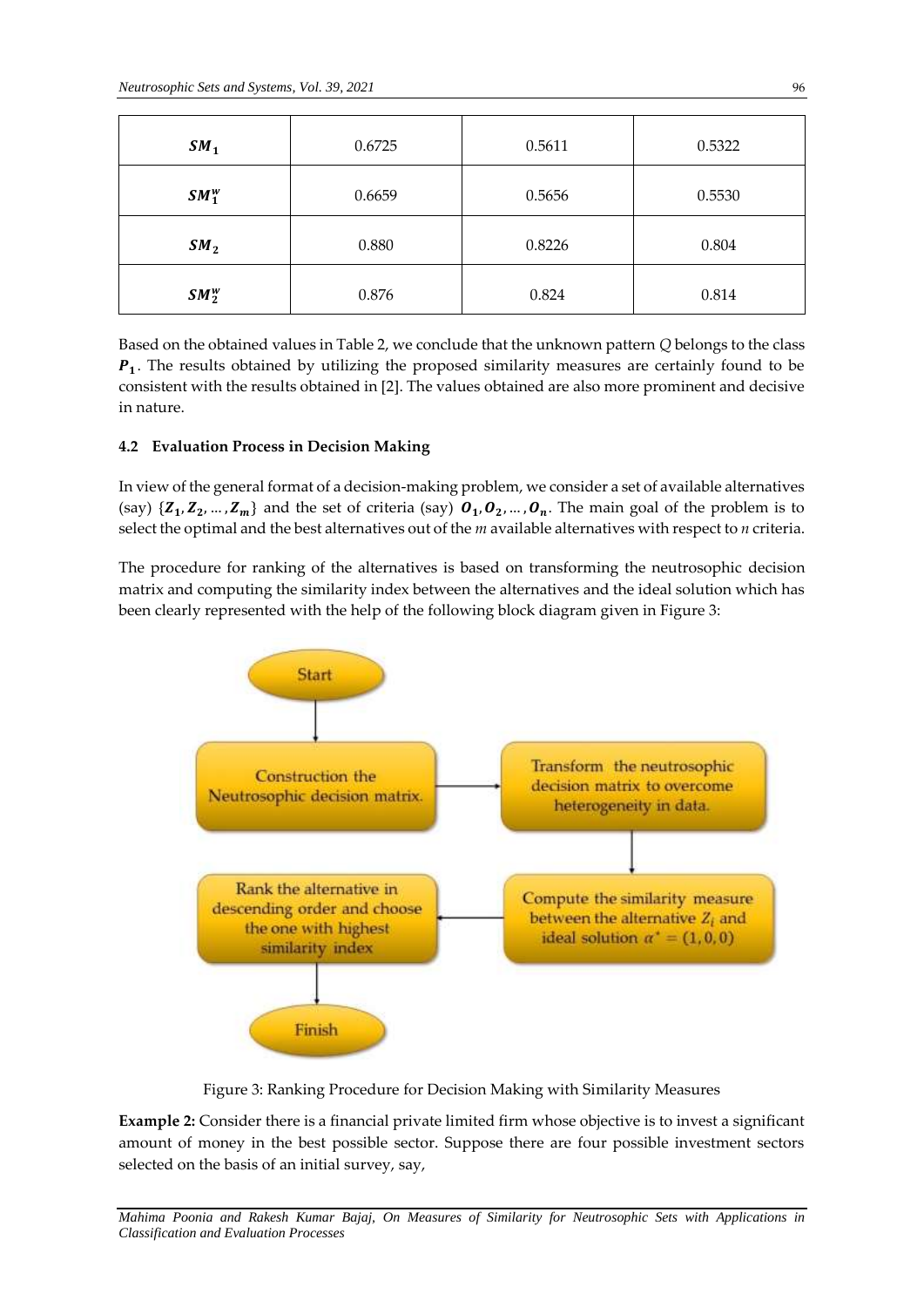- $\bullet$   $\mathbf{Z}_1$ : Automobile Sector,
- $\bullet$   $\mathbb{Z}_2$ : Food & Beverages Service Sector,
- Z<sub>3</sub>: Information Technology Sector,
- $\bullet$   $\mathbb{Z}_4$ : Ammunition Production Sector.

The investment company must take a decision according to the following three important criteria:

- $\bullet$   $\mathbf{0}_1$ : Risk Factor,
- $\bullet$   $\mathbf{0}_2$ : Growth Prospects,
- $\bullet$   $\mathbf{0}_3$ : Ecological Impact.

Suppose that the management and the decision-makers assign suitable weights to each criteria based on their experience and risk bearing capability given by  $w = (0.35, 0.25, 0.4)$ . The necessary information has been taken from the experts/decision makers for the sake of evaluation of the alternatives  $Z_i$ 's with respect to each criterion  $O_j$ 's.

The opinion values of each alternative with respect to each criteria have been expressed as a neutrosophic information, and the following neutrosophic decision matrix has been provided:

$$
\mathcal{R} = \frac{Z_1}{Z_3} \begin{bmatrix} (0.4, 0.2, 0.3) & (0.4, 0.2, 0.3) & (0.2, 0.2, 0.5) \\ (0.6, 0.1, 0.2) & (0.6, 0.1, 0.2) & (0.5, 0.2, 0.2) \\ (0.3, 0.2, 0.3) & (0.5, 0.2, 0.3) & (0.5, 0.3, 0.2) \\ Z_4 \left[ (0.7, 0.0, 0.1) & (0.6, 0.1, 0.2) & (0.4, 0.3, 0.2) \right] \end{bmatrix}
$$

The ideal solution in such decision-making problems can be as  $\alpha^* = (1, 0, 0)$ . However, it may be noted that the ideal solution generally does not exist in practice but a closer value is accepted. Our decision can be obtained by calculating the values proposed similarity measures between each alternative  $Z_i$  ( $i = 1, 2, 3, 4$ ) and the ideal solution  $\alpha^*$ . In view of the procedure presented in Figure 3, these values have been computed and tabulated in the Table 3.

|                   | SM <sub>1</sub> | $SM_1^w$ | SM <sub>2</sub> | $SM_2^w$ |
|-------------------|-----------------|----------|-----------------|----------|
| $(Z_1, \alpha^*)$ | 0.2962          | 0.2889   | 0.6768          | 0.6716   |
| $(Z_2, \alpha^*)$ | 0.4665          | 0.4605   | 0.7813          | 0.7779   |
| $(Z_3, \alpha^*)$ | 0.3456          | 0.3445   | 0.7098          | 0.7092   |
| $(Z_4, \alpha^*)$ | 0.6703          | 0.4919   | 0.7942          | 0.7892   |

Table 3: Computed values of Similarity measure

On the basis of the computed values, the ranking order of the four alternatives in the above problem is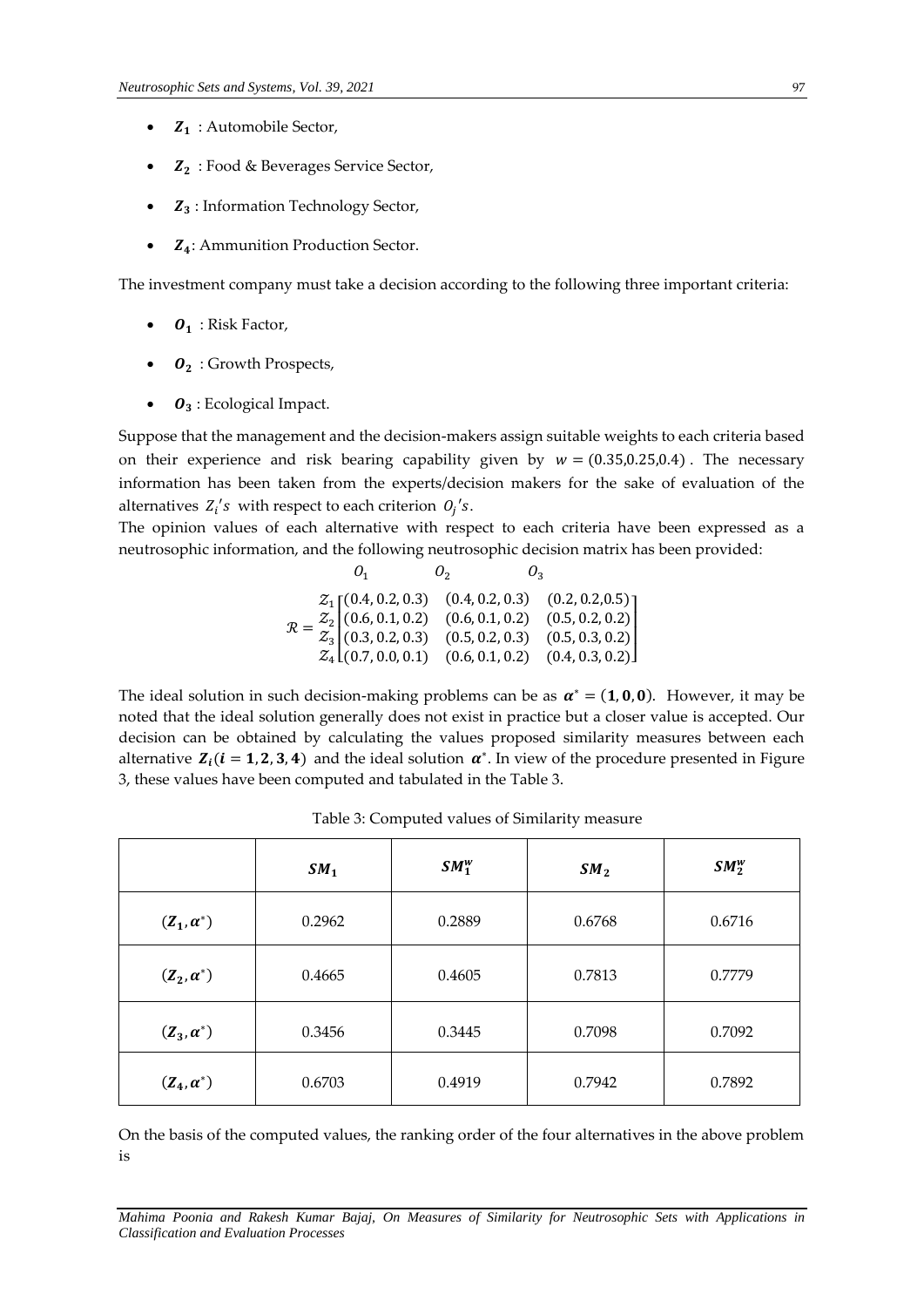# $Z_4 > Z_2 > Z_3 > Z_1$

Thus, we have that the alternative  $Z_4$  is the best choice among all the alternatives. The results obtained by utilizing the proposed similarity measures are consistent with the results obtained by Ye [3] and Wang et al. [1].

#### **5. Conclusions & Scope for Future Work**

We have successfully introduced some new measures of similarity for the neutrosophic sets in terms of the exponential functions of the truth membership, indeterminacy-membership and falsitymembership. The efficiency of the proposed measure has been validated by presenting few counterintuitive cases which show that the existing measures fail under some certain cases, while the proposed measures classify them more accurately and precisely. Furthermore, to illustrate the applicability of the proposed similarity measures, an example of classification problem and an example of decision-making problem under neutrosophic environment have been successfully solved. Finally, we conclude that the proposed types of exponential similarity measures are better than the existing measures. The proposed measures produce a reasonable and distinguishable results which is the main outcome and advantage in contrast with other existing methods. Also, it may clearly be observed that the proposed measures are very simple and have the minimum computational burden as compared with other existing methods. The psoposed exponenital similarity measure for the the neutrosophic sets can be extended for single and multi-valued neutrosophic hypersoft set also along with the relvant application which will certainly give an added advantage in the literature. The proposed strategy utilizing the exponential similarity measure can further be applied in various other decision-making problems.

#### **References**

[1] Wang, Y.; Qin, K. New distance and similarity measures of single value neutrosophic sets with application in multi-criteria decision-making. Annals of Fuzzy Mathematics and Informatics, 2019.

[2] Thao, N.X.; Smarandache, F. Divergence Measure of Neutrosophic Sets and Applications. Neutrosophic Sets and Systems, 2018, 21, pp. 142-152.

[3] Ye, J. A multicriteria decision-making method using aggregation operators for simplified neutrosophic sets, Journal of Intelligent & Fuzzy Systems, 2014, 26, 2459-2466.

[4] Wang, H., Smarandache F., Zhang Y.Q. Sunderraman R., Single valued neutrosophic sets. Multisp. Multistruct., vol. 4, pp. 410-413, 2010.

[5] Zadeh, L.A. Fuzzy sets. Information and Control, 1965, 8, 338-353.

[6] Atanassov, K.T. Intuitionistic fuzzy sets. Fuzzy Sets and Systems, 1986, 20, 87-96.

[7] Smarandache, F. A unifying field in logics. Neutrosophy: Neutrosophic probability, set and logic, American Research Press, Rehoboth, 2019.

[8] Broumi, S.; Smarandache, F. Several similarity measures of neutrosophic sets. Neutrosophic Sets and Systems, 2013, 1, 54-62.

[9] Majumdar, P.; Samanta, S.K. On similarity and entropy of neutrosophic sets. Journal of Intelligent and Fuzzy System, 2014, 26(3), 1245-1252.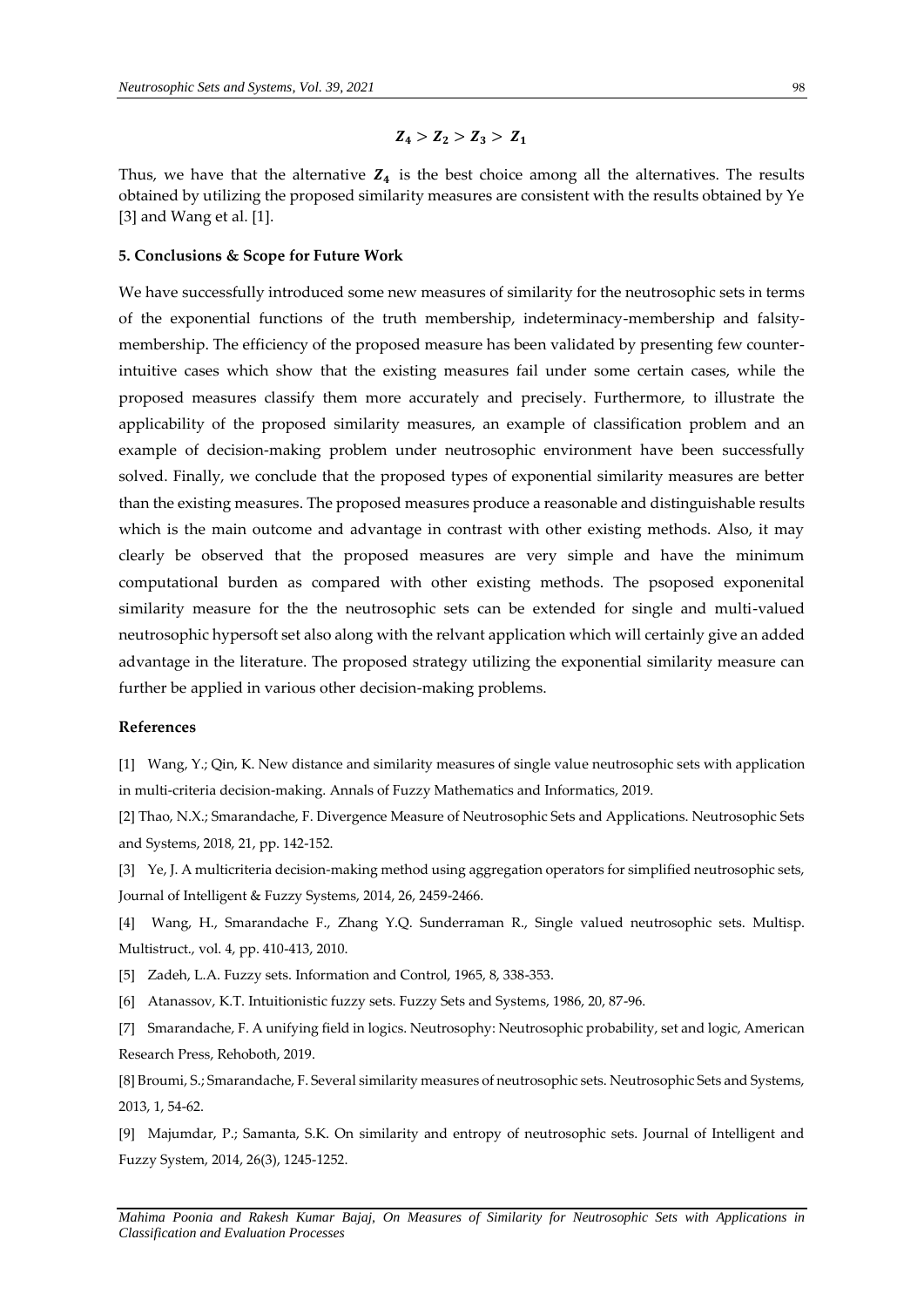[10] Ye, J. Similarity measures between interval neutrosophic sets and their applications in Multi-criteira decision-making. Journal of Intelligent and Fuzzy Systems, 2014, 26, 2459-2466.

[11] Ye, J. Multiple attribute group decision-making method with completely unknown weights based on similarity measures under single valued neutrosophic environment. Journal of Intelligent and Fuzzy Systems, 2014, 27(6), 2927-2935.

[12] Ye, S.; Fu, J.; Ye, J. Medical diagnosis using distance-based similarity measures of single valued neutrosophic multisets. Neutrosophic Sets and Systems, 2015, 7, 47-52.

[13] Ye, J. Single-valued neutrosophic similarity measures based on cotangent function and their application in the fault diagnosis of steam turbine. Soft Computing, 2017, 21(3), 817-825.

[14] Dhivya, J.; Sridevi, B. Single valued Neutrosophic exponential similarity measure for medical diagnosis & Multiattribute Decision Making, International Journal of Pure & Applied Maths, 2017, 116(12), 157-166.

[15] Wu, H.; Yuan, Y.; Wei, L.; Pei, L. On entropy, similarity measure and cross-entropy of single-valued neutrosophic sets and their application in multi-attribute decision making. Soft Computing, 2018.

[16] Thao, N.X.; Smarandache, F. Divergence Measure of Neutrosophic Sets and Applications. Neutrosophic Sets and Systems, 2018, 21, 142-152.

[17] Abdel-Basset, M.; El-hoseny, M.; Gamal, A.; Smarandache, F. A Novel Model for Evaluation Hospital Medical Care Systems Based on Plithogenic Sets. Artificial Intelligence in Medicine, 2019, 101710.

[18] Abdel-Basset, M.; Manogaran, G.; Gamal, A.; Chang, V. A Novel Intelligent Medical Decision Support Model Based on Soft Computing and IoT. IEEE Internet of Things Journal, 2019.

[19] Abdel-Basset, M.; Mohamed, R.; Zaied, A.E.N.H.; Smarandache, F. A hybrid plithogenic decision-making approach with quality function deployment for selecting supply chain sustainability metrics. Symmetry, 2019, 11(7), 903.

[20] Abdel-Basset, M.; Mohamed, M. A novel and powerful framework based on neutrosophic sets to aid patients with cancer. Future Generation Computer Systems, 2019, 98, 144-153.

[21] Abdel-Basset, M.; Atef, A.; Smarandache, F. A hybrid Neutrosophic multiple criteria group decisionmaking approach for project selection. Cognitive Systems Research, 2019, 57, 216-227.

[22] Abdel-Basset, M.; Gamal, A.; Manogaran, G.; Long, H.V. A novel group decision making model based on neutrosophic sets for heart disease diagnosis. Multimedia Tools & Applications, 2019, 1-26.

[23] Abdel-Basset, M.; Chang, V.; Mohamed, M.; Smarandche, F. A Refined Approach for Forecasting Based on Neutrosophic Time Series. Symmetry, 2019, 11(4), 457.

[24] Abdel-Basset, M.; Mohamed, M.; Smarandache, F. Linear fractional programming based on triangular neutrosophic numbers. International Journal of Applied Mgmt. Science, 2019, 11(1), 1-20.

[25] Yang, H.; Wang, X.; Qin, K. New Similarity and Entropy Measures of Interval Neutrosophic Sets with Applications in Multi-Attribute Decision-Making. Symmetry, 2019, 11, 370.

[26] Guleria, A.; Srivastava S.; Bajaj R.K. On Parametric Divergence Measure of Neutrosophic Sets with its Application in Decision-making Models, Neutrosophic Sets and Systems, 2019, 29, 101-120.

[27] Guleria, A.; Bajaj R.K., Technique for Reducing Dimensionality of Data in Decision-Making Utilizing Neutrosophic Soft Matrices. Neutrosophic Sets & Systems, 2019, 29, 129-141.

[28] Ye, J. Vector Similarity Measures of Simplified Neutrosophic Sets and Their Application in Multicriteria Decision Making. International Journal of Fuzzy Systems, 2014, 16(2), 204-211.